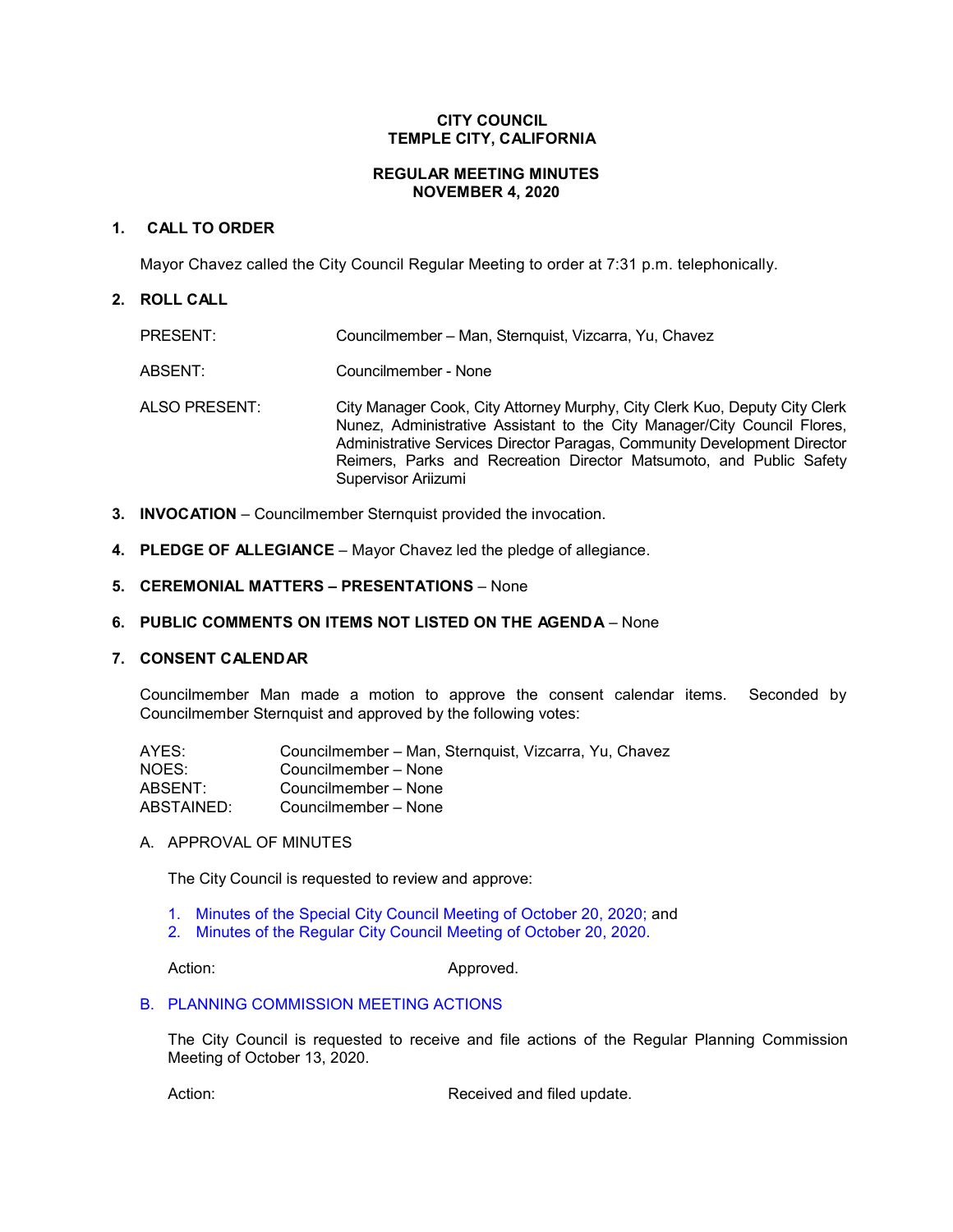# C. PARKS AND RECREATION [COMMISSION MEETING ACTIONS](https://ca-templecity.civicplus.com/DocumentCenter/View/15262/7C---PRC-Regular-Meeting-Actions_Staff-Report-2020-10-21_Final)

The City Council is requested to receive and file actions of the Regular Parks and Recreation Commission Meeting of October 21, 2020.

Action: **Received and filed update.** 

D. [SECOND READING AND ADOPTION OF ORDINANCE NO. 20-1048, AMENDING TITLE 9](https://ca-templecity.civicplus.com/DocumentCenter/View/15263/7D---ADU-Ordinance_2nd-Reading_Staff-Report_Final_w-attachments)  [\(ZONING REGULATIONS\), CHAPTER 1 \(ZONING CODE\), ARTICLE T \(SPECIAL USES\) OF THE](https://ca-templecity.civicplus.com/DocumentCenter/View/15263/7D---ADU-Ordinance_2nd-Reading_Staff-Report_Final_w-attachments)  [TEMPLE CITY MUNICIPAL CODE \(TCMC\) FOR ACCESSORY DWELLING UNITS \(ADUS\) AND](https://ca-templecity.civicplus.com/DocumentCenter/View/15263/7D---ADU-Ordinance_2nd-Reading_Staff-Report_Final_w-attachments)  [JUNIOR ACCESSORY DWELLING UNITS \(JADUS\)](https://ca-templecity.civicplus.com/DocumentCenter/View/15263/7D---ADU-Ordinance_2nd-Reading_Staff-Report_Final_w-attachments)

The City Council is requested to waive further reading and adopt Ordinance No. 20-1048.

Action: Waived further reading and adopted Ordinance No. 20- 1048, amending Title 9 (Zoning Regulations), Chapter 1 (Zoning Code), Article t (Special Uses) of the Temple City Municipal Code (TCMC) for Accessory Dwelling Units (ADUS) and Junior Accessory Dwelling Units (JADUS).

#### E. [APPROVAL OF CONSULTANT SERVICES AGREEMENT WITH LISA WISE CONSULTING \(LWC\)](https://ca-templecity.civicplus.com/DocumentCenter/View/15264/7E---Agreement-Lisa-Wise_-Housing-Element-Update_CC-Staff-Report-2020_11_04_Final-w-attachments)  [TO PREPARE THE CITY'S 2021-2029 HOUSING ELEMENT](https://ca-templecity.civicplus.com/DocumentCenter/View/15264/7E---Agreement-Lisa-Wise_-Housing-Element-Update_CC-Staff-Report-2020_11_04_Final-w-attachments)

The City Council is requested to approve the proposed consultant services agreement to assist the City with the drafting and adoption of the State required housing element. Funds for this agreement are provided through the State of California Leap Grant.

Action:

- 1. Approved a Consultant Services Agreement with LWC (Attachment "A") to prepare the City's 2021-2029 Housing Element; and
- 2. Authorized the City Manager to execute the Consultant Services Agreement in an amount not to exceed \$119,940.

# F. ADOPTION OF RESOLUTION NO. 20-5496 [APPROVING PAYMENT OF BILLS FOR FISCAL](https://ca-templecity.civicplus.com/DocumentCenter/View/15265/7F---Warrant_Reso-No-20-5496-110420_Final-w-attachment)  [YEAR 2020-21](https://ca-templecity.civicplus.com/DocumentCenter/View/15265/7F---Warrant_Reso-No-20-5496-110420_Final-w-attachment)

The City Council is requested to adopt Resolution No. 20-5496 authorizing the payment of bills.

Action: Adopted Resolution No. 20-5496.

#### **8. PUBLIC HEARING**

#### A. [INTRODUCTION AND FIRST READING OF ORDINANCE NO. 20-1049,](https://ca-templecity.civicplus.com/DocumentCenter/View/15266/8A---Pool-Maintenance-for-Reduction-of-Mosquitos-_staff-Report_final-w-attachment) POOL MAINTENANCE [FOR THE REDUCTION OF MOSQUITO BREEDING](https://ca-templecity.civicplus.com/DocumentCenter/View/15266/8A---Pool-Maintenance-for-Reduction-of-Mosquitos-_staff-Report_final-w-attachment)

The City Council is requested to consider the proposed ordinance representing a region-wide effort to ensure that all the municipalities within the wider San Gabriel Valley have the same requirements and enforcement procedures related to maintenance of swimming pools.

Community Development Director Reimers gave a summary of the staff report.

City Council asked questions regarding current enforcement procedure and fine related to the maintenance of swimming pools.

Mayor Chavez opened public hearing. Hearing no request to speak, Mayor Chavez closed public hearing.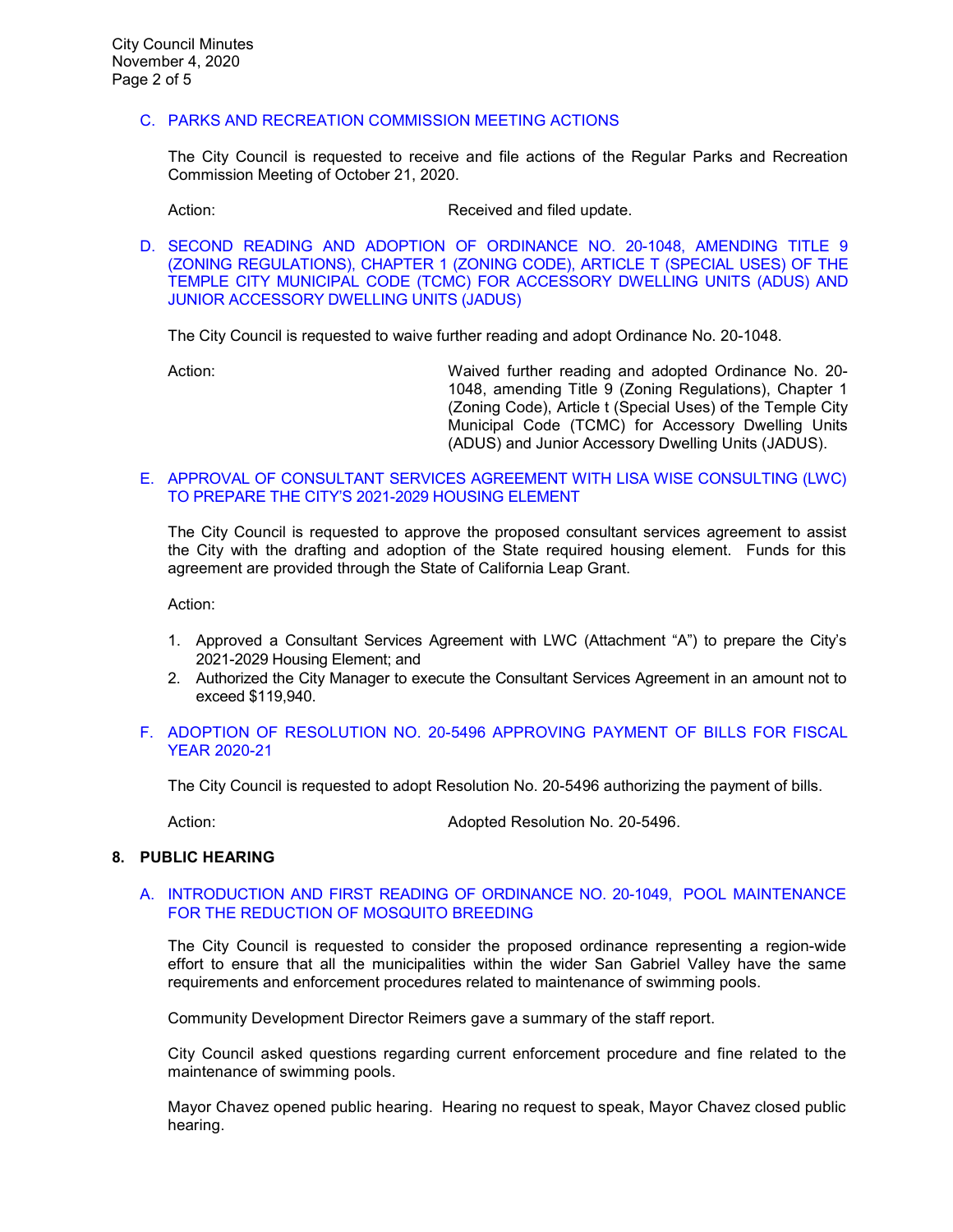City Council made final comments.

Councilmember Man introduced for first reading by title only and waived further reading of Ordinance No. 20-1049 Pool Maintenance for Vector Control and scheduled the second reading of Ordinance No. 20-1049 for November 17, 2020. Seconded by Councilmember Vizcarra and approved by the following votes:

| AYES:      | Councilmember - Man, Sternquist, Vizcarra, Yu, Chavez |
|------------|-------------------------------------------------------|
| NOES:      | Councilmember – None                                  |
| ABSENT:    | Councilmember - None                                  |
| ABSTAINED: | Councilmember - None                                  |

#### **9. UNFINISHED BUSINESS – None**

#### **10. NEW BUSINESS**

# A. [OVERVIEW OF TEMPORARY EMERGENCY ACTION RELATED TO CONTINUITY OF CITY](https://ca-templecity.civicplus.com/DocumentCenter/View/15267/10A---COVID-19_Final)  [SERVICES AND PERSONNEL AND REQUEST FOR DIRECTION](https://ca-templecity.civicplus.com/DocumentCenter/View/15267/10A---COVID-19_Final)

Before the expiration date of November 30, 2020, the City Manager is seeking direction from the Council regarding those members of staff who fall into the category of receiving paid administrative leave.

City Manager Cook gave a brief summary of the staff report.

City Council made final comments.

Mayor Pro Tem Yu made a motion to continue paid administrative leave for the period of December 1, 2020 to January 31, 2021 for all employees except for Senior Recreation Leaders and Recreation Leaders who will be paid for time worked. Seconded by Councilmember Vizcarra and approved by the following votes:

| AYES:      | Councilmember - Man, Sternquist, Vizcarra, Yu, Chavez |
|------------|-------------------------------------------------------|
| NOES:      | Councilmember – None                                  |
| ABSENT:    | Councilmember - None                                  |
| ABSTAINED: | Councilmember - None                                  |

#### B. [INTRODUCTION AND FIRST READING OF ORDINANCE](https://ca-templecity.civicplus.com/DocumentCenter/View/15273/10B---Ord-20-1050-Electronic-and-Paper-Methods-of-Filing-Campaign-Finance-Disclosure-Statements_Final-w-attachment) NO. 20-1050 APPROVING THE USE [OF ONLINE OR ELECTRONIC FILING OF CAMPAIGN STATEMENT AND STATEMENTS OF](https://ca-templecity.civicplus.com/DocumentCenter/View/15273/10B---Ord-20-1050-Electronic-and-Paper-Methods-of-Filing-Campaign-Finance-Disclosure-Statements_Final-w-attachment)  [ECONOMIC INTEREST](https://ca-templecity.civicplus.com/DocumentCenter/View/15273/10B---Ord-20-1050-Electronic-and-Paper-Methods-of-Filing-Campaign-Finance-Disclosure-Statements_Final-w-attachment)

The City Clerk's office accepts filings of two major categories of economic disclosure documents. In order for the City to use and accept electronic campaign filings, the City Council must first adopt an ordinance approving the use of an electronic system.

City Clerk Kuo gave a summary of the staff report.

Councilmember Man introduced for first reading by title only and waived further reading of Ordinance No. 20-1050 approving the use of online or electronic filing of campaign statements and Statement of Economic Interest, and scheduled the second reading of Ordinance No. 20-1050 for the November 17, 2020 Council meeting. Seconded by Councilmember Sternquist and approved by the following votes:

AYES: Councilmember – Man, Sternquist, Vizcarra, Yu, Chavez NOES: Councilmember – None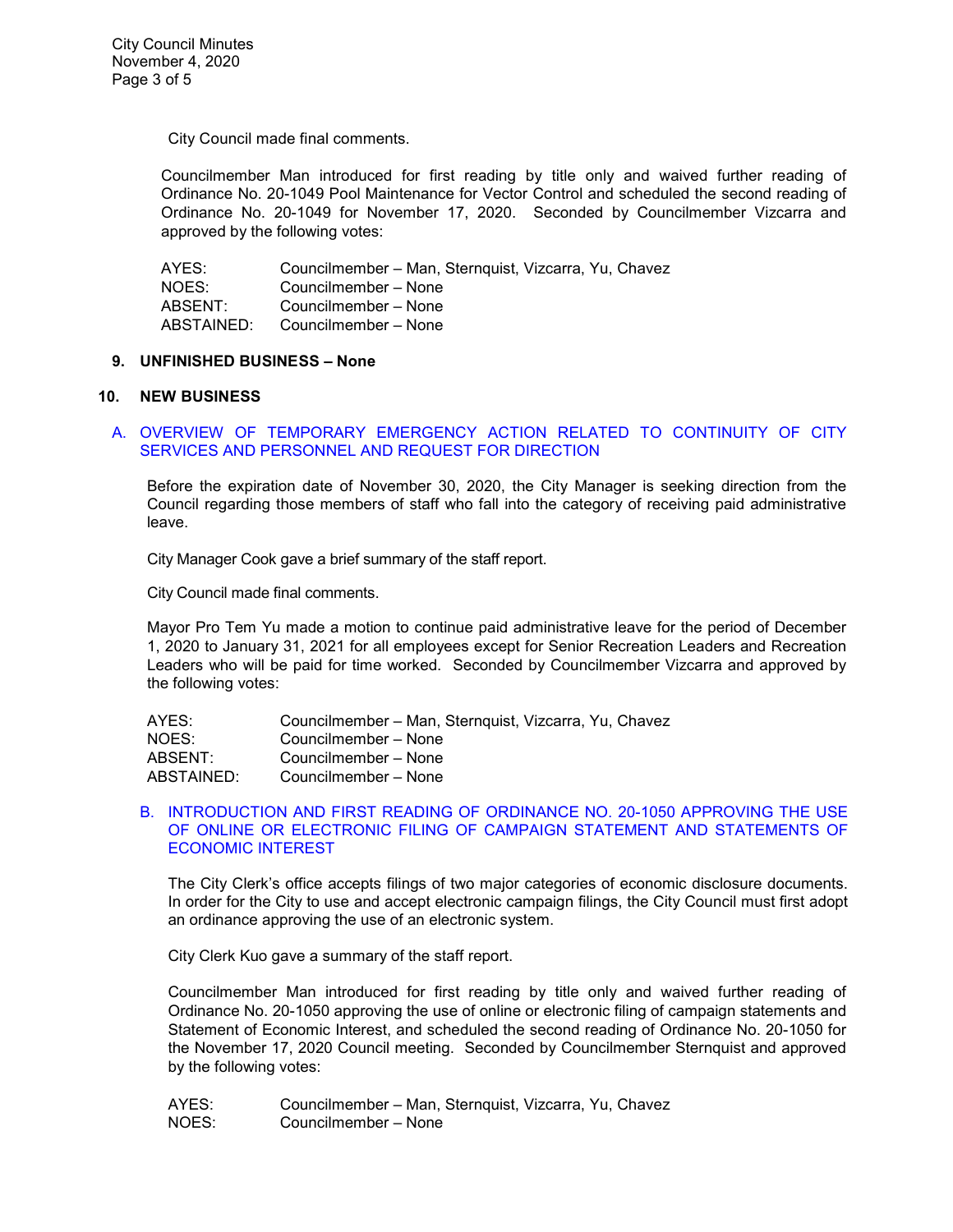ABSENT: Councilmember – None ABSTAINED: Councilmember – None

#### C. [CITY CODE ENFORCEMENT RESOURCES](https://ca-templecity.civicplus.com/DocumentCenter/View/15268/10C---Code-Enforcement_staff-report_Final)

Additional vacancies in this current fiscal year have occurred and plans to fill the positions are on hold until after the results of the mid-year budget review in January/February 2021. The City Council is requested to provide direction on how to proceed with the City's Code Enforcement Division resources.

City Manager Cook gave a summary of the staff report.

City Council asked questions regarding options to address City's code enforcement needs.

Mayor Chavez opened public comment. Hearing no request to speak, Mayor Chavez closed public comment.

City Council made final comments.

Councilmember Sternquist made a motion authorizing the City Manager to hire Transtech to provide additional code enforcement staff support at 30 hours per week and total amount not to exceed \$30,000. Seconded by Councilmember Vizcarra and approved by the following votes:

AYES: Councilmember – Man, Sternquist, Vizcarra, Yu, Chavez<br>NOES: Councilmember – None NOES: Councilmember – None<br>ABSENT: Councilmember – None Councilmember – None ABSTAINED: Councilmember – None

- **11. UPDATE FROM CITY MANAGER** City Manager Cook and Parks and Recreation Director Matsumoto gave an update on the drive through Halloween event, introduced Lieutenant Frank Ruiz who will be filling in as Acting Captain for the Temple Station, commented on State's Measure J, and thanked City Council for their support of staff and community.
- **12. UPDATE FROM CITY ATTORNEY** Commented on the Fair Political Practices Commission's new regulations regarding conflict of interest and exceptions, practicing ethics for city attorneys, and County's use of funds.

### **13. COUNCIL REPORTS REGARDING AD HOC OR STANDING COMMITTEE MEETINGS**

A. SCHOOL DISTRICT/CITY STANDING COMMITTEE (Councilmember Man and Mayor Chavez) – Formed 1/3/2012

No report.

B. LAS TUNAS DOWNTOWN REVITALIZATION STANDING COMMITTEE (Mayor Chavez and Mayor Pro Tem Yu) – Formed 2/18/2014

No report.

C. FUTURE DEVELOPMENT OF CITY PROPERTIES STANDING COMMITTEE (Mayor Pro Tem Yu and Councilmember Man) – Formed 2/18/2014

No report.

D. AUDIT STANDING COMMITTEE (Mayor Chavez and Mayor Pro Tem Yu) – Formed 7/15/2014